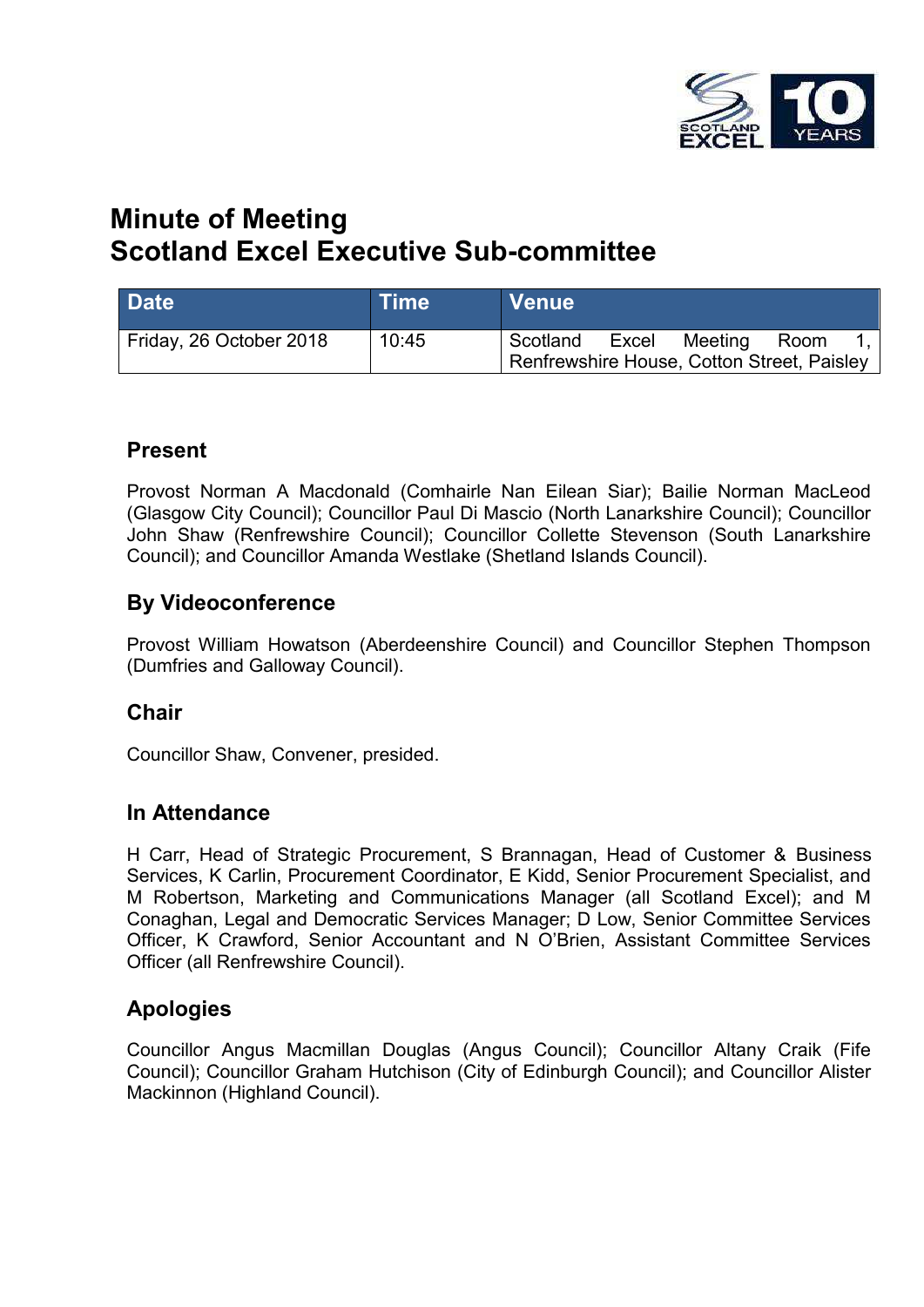# **Declarations of Interest**

There were no declarations of interest intimated prior to commencement of the meeting.

#### **1 Minute**

There was submitted the Minute of the meeting of the Executive Sub-committee held on 28 September 2018.

**DECIDED:** That the Minute be approved.

### **2 Revenue Budget Monitoring**

There was submitted a joint revenue budget monitoring report by the Treasurer and the Director of Scotland Excel for the period 1 April to 14 September 2018.

The report intimated that gross expenditure was £5,000 under budget and income was currently breakeven which resulted in a net underspend of £5,000.

**DECIDED:** That the report be noted.

## **3(a) Contract for Approval: Supply and Delivery of Road Signage Materials**

There was submitted a report by the Director of Scotland Excel relative to the award of a renewal framework agreement for the supply and delivery of signage materials which would be effective from 1 December 2018 until 30 November 2021, with an option to extend for up to an additional one-year period to 30 November 2022.

The report intimated that the framework provided councils with a mechanism to procure materials which would support road maintenance programmes.

The framework had been developed by the Operational Supplies and Services (OSS) Team with a fast-tracked approach involving key stakeholders and had been divided into four lots as detailed in figure 1 of the report and had been advertised at an estimated value of £5 million over the four-year period. Appendix 1 to the report detailed the participation, spend and savings summary of the 31 councils participating in the framework. Orkney Islands Council would not be participating in any new arrangement as they had their own sign shop.

Tender responses had been received 14 suppliers and a summary of offers received and their SME status was detailed in Appendix 2 to the report.

Based on the evaluation undertaken and in line with the criteria and weightings set out in the report it was recommended that a multi-supplier framework agreement be awarded to 11 suppliers across the four lots as outlined in Appendix 3 to the report.

Appendix 4 to the report detailed suppliers with Living Wage status.

**DECIDED:** That placings on this framework for the supply and delivery of road signage materials, be awarded to the suppliers as detailed in Appendix 3 to the report.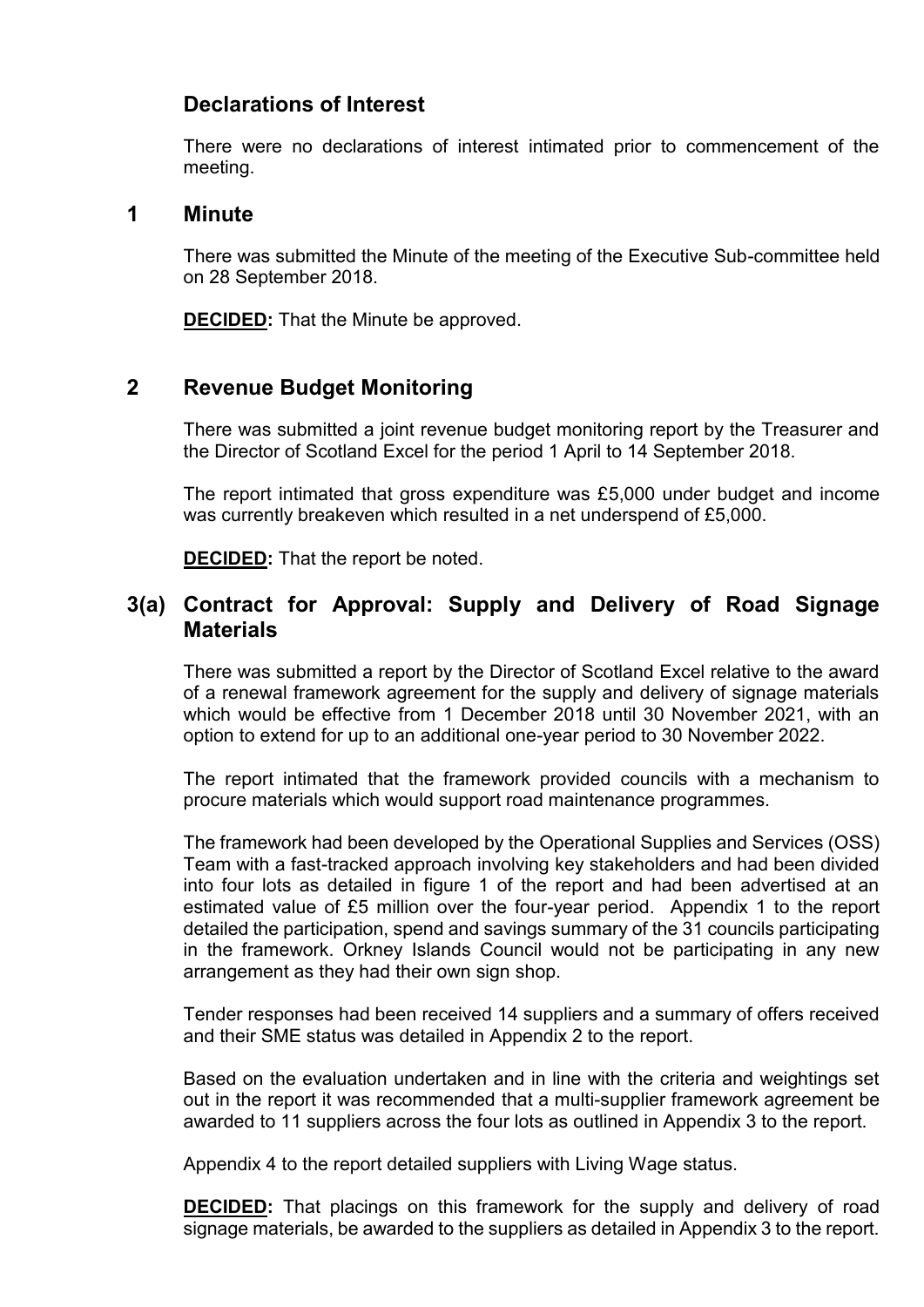# **Declaration of Interest**

Provost Macdonald declared a non-financial interest in item 3(b) of the agenda as he was a retained firefighter with the Scottish Fire and Rescue Service and indicated his intention to remain in the meeting during consideration of the item and not to take part in any discussion or voting thereon.

# **3(b) Contract for Approval: Technology Enabled Care**

There was submitted a report by the Director of Scotland Excel relative to the award of a renewal framework agreement for the supply of telecare and telehealth technologies, renamed as technology enabled care, which would be effective from 1 January 2019 until 31 December 2019, with an option to extend for up to three oneyear periods to 31 December 2022.

The report intimated that the framework provided councils, health and social care partnerships and associate members with a mechanism to procure technology enabled care and ancillary monitoring services to maintain, promote and support independent living. The framework would allow for four annual break clauses and would exercise Regulation 72 of the procurement regulations to allow a digital specification to be added to the framework during the four-year duration.

The framework would provide more comprehensive location and lifestyle monitoring services together with consumer grade home health monitoring peripheral devices to help reduce unnecessary routine admissions to primary and secondary healthcare.

The framework had been divided into 10 lots as detailed in table 1 of the report and had been advertised at an annual value of £6.3 million. Appendix 1 to the report detailed the participation, spend and savings summary of the 32 councils/health and social care partnerships, three health boards and three housing associations participating in the framework.

Tender responses had been received from 17 suppliers and a summary of offers received was detailed in Appendix 2 to the report.

Based on the criteria and scoring methodology set out in the tender document, a full evaluation of compliant offers had been carried out and Appendix 3 to the report detailed the scoring achieved by each bidder.

The offers received within lot 10 (Alarm Receiving Technology) could not be equally evaluated on a like-for-like basis due to the changing nature of current technology available. As a result, lot 10 had not been recommended for award. Further engagement would be carried out to identify the most appropriate method for local authorities to purchase this technology.

Based on the evaluation undertaken and in line with the criteria and weightings set out in the report it was recommended that a multi-supplier framework agreement be awarded to 14 suppliers across the nine lots as outlined in Appendix 3 to the report.

Appendix 4 to the report detailed suppliers with Living Wage status at point of tender.